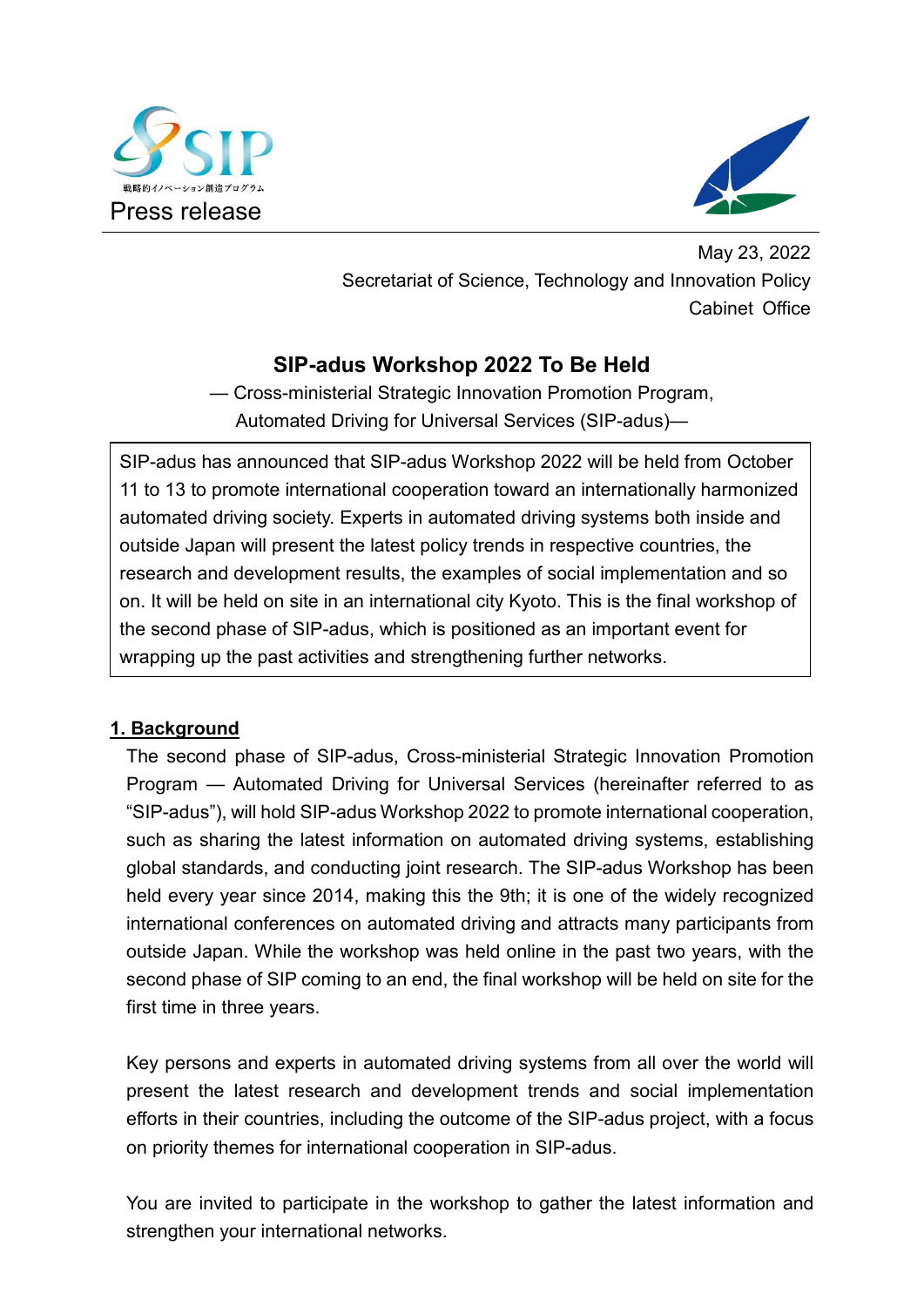## **2. Event outline**

(1) Date: October 11–13, 2022

\* The session on October 13 will be invitation only.

- (2) Venue: Doshisha University (Hardy Hall, Kambaikan)
- (3) Session topics:

October 11–12: Plenary session (open to the public)

- 1) Regional Activities (Introduction of regional activities regarding automated driving)
- 2) Service and Business Implementation / FOTs (Service and business implementation for automated mobility services)
- 3) Dynamic Map (Standardization and harmonization of dynamic data using Dynamic Map)
- 4) Connected Vehicles (Trends in Cooperative Driving Automation)
- 5) Safety Assurance (Validation and Verification Methodology for AD safety assurance)
- 6) Cybersecurity (Prevention measure against new types of threats to secure automated driving systems in a sustainable way)
- 7) Human Factors (Human factors for safe automated driving: past and future)
- 8) Impact Assessment (Social Impact of Automated Driving technologies)

October 13: Breakout workshop

Theme-based meetings by experts (Invitation only)

## **3. How to participate**

(1) Pre-registration required:

Registration of participants will start on August 24 (planned).

Information about the registration website, etc. will be updated on https://www.sipadus.go.jp/evt/workshop2022/

(2) Registration fee: Free

Contact information

○ About SIP-adus

Secretariat of Science, Technology and Innovation Policy, Cabinet Office, Government of Japan

Tel: +81-3-6257-1334 (direct)

About NEDO

Robot and Artificial Intelligence Technology Department, New Energy and Industrial Technology Development Organization (NEDO)